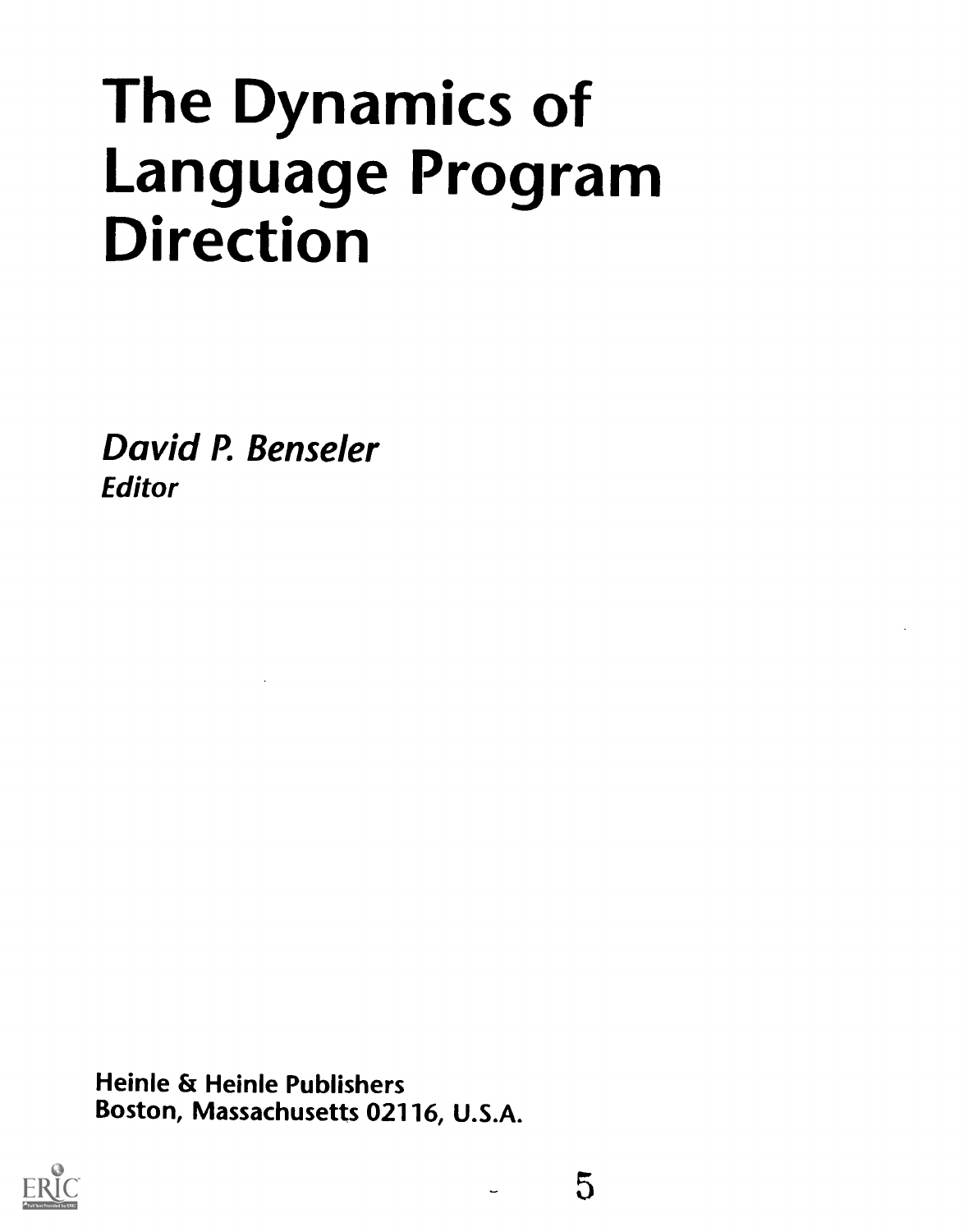Copyright 1993 by Heinle & Heinle. No parts of this publication may be reproduced or transmitted in any form or by any means electronic, or mechanical, including photocopy, recording, or any information storage and retrieval system, without permission in writing from the publisher.

Manufactured in the United States of America.

Heinle & Heinle Publishers is a division of Wadsworth, Inc.

ISBN 0-8384-5456-9 10 9 8 7 6 <sup>5</sup> 4 3 2

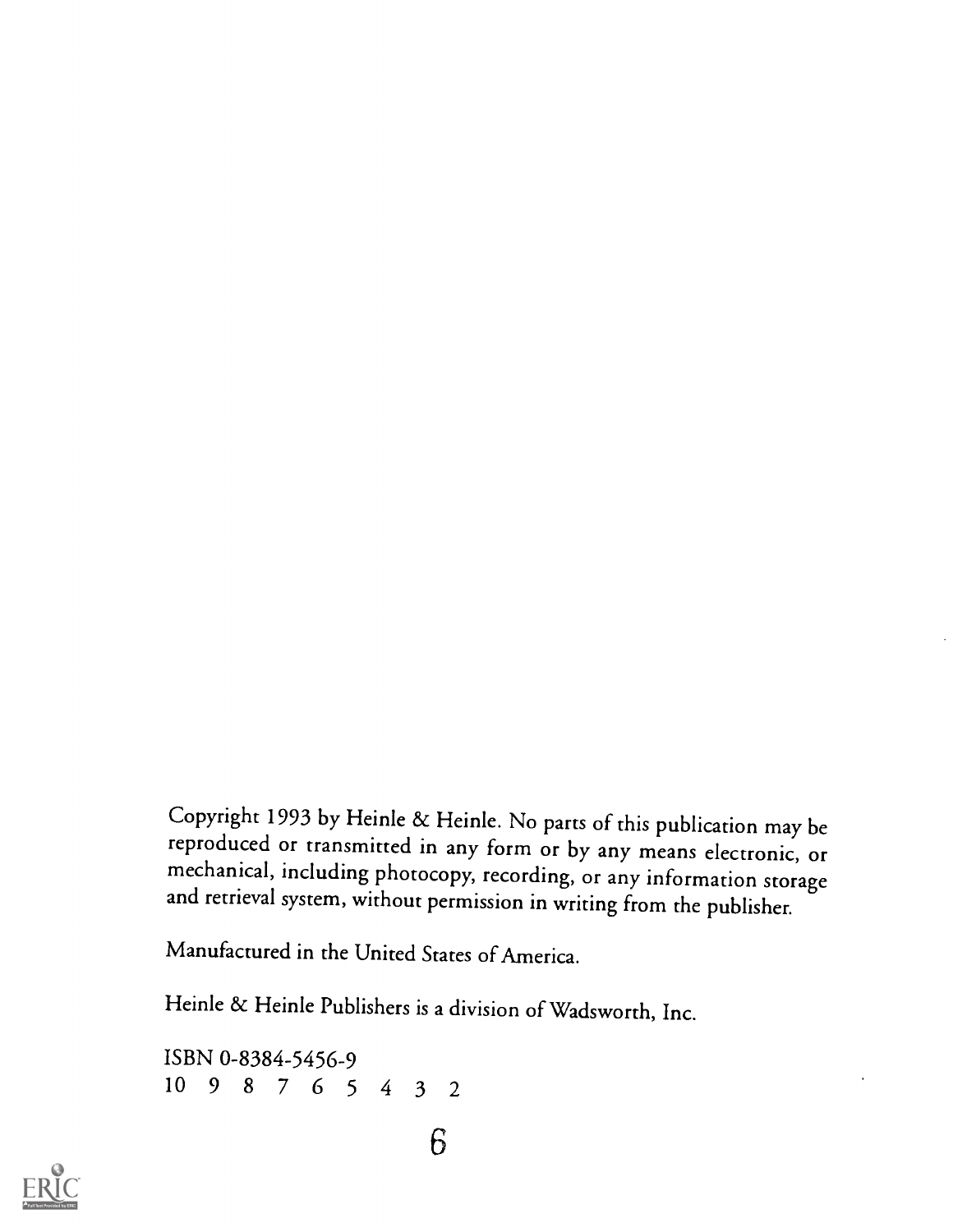# TA Programs: The Fit between Foreign Language Teacher Preparation and Institutional Needs

Lynn Carbón Gorell University of Michigan Jorge Cubillos University of Delaware

This chapter represents part of a larger investigation that examines several major issues and practices in second and foreign language teacher education. The first phase (discussed here) is aimed at determining the fit between teacher—including teaching assistant (TA)—preparation and institutional objectives and needs in postsecondary foreign language programs across the country.'

### Overview of TA Development Programs

Teacher education as a field has been relatively underexplored, particularly when it is compared with the increasingly available scholarship on issues such as methods and techniques for classroom teaching. Many of the articles on the topic published since 1966 consist primarily of lists of characteristics that are associated with good teaching; some coincidentally include developmental information for foreign language teachers (see, for example, Paquette, 1966; Larsen-Freeman, 1983; Alatis, Stern & Strevens, (1983); Lange, 1983; Phillips, 1989; Woodward, 1991). Bernhardt and Hammadou (1987) examined research between 1977 and 1986 on the process

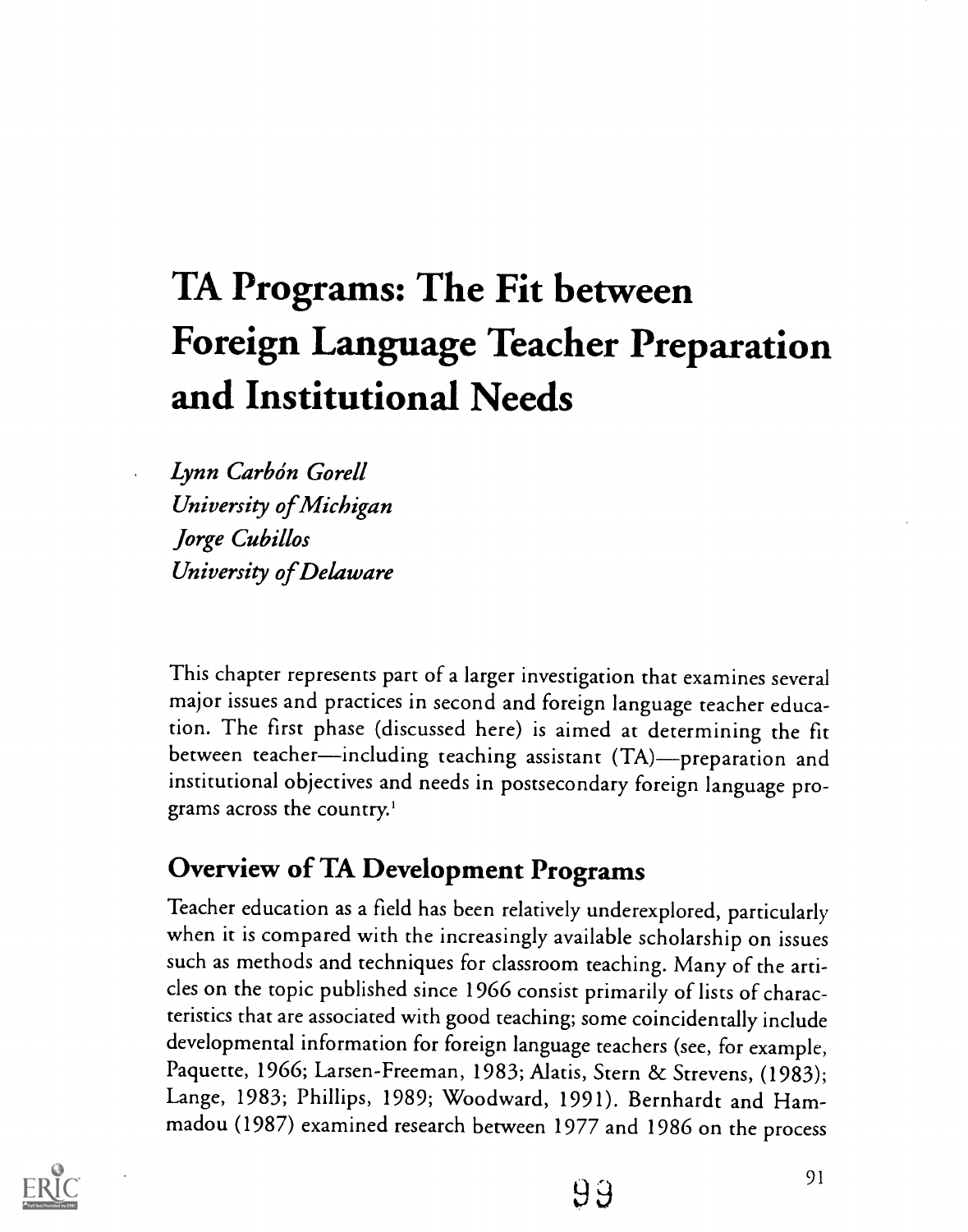and preparation of foreign language teachers, and suggested that TAs know very little about either process or preparation. They tally 78 articles written on foreign and second language teacher education during those years on such topics as general position statements, teacher classroom behaviors, teaching preparation for teaching assistant and university professors, in-service opportunities, supervision, and methods courses. As Bernhardt and Hammadou note (1987), few of the seventy-eight articles were databased research, that is, quantitative studies. Included in their review of scholarship is Lanier and Little's third edition of the Handbook on Research on Teaching (1986) which, unlike the first two editions, does not contain any articles on foreign language education, but does include one essay on bilingual education. Bernhardt and Hammadou conclude that very little research or attention is devoted to teacher development in second languages.

Benseler and Cronjaeger (1991) provide the first comprehensive listing on the topic of TA development in foreign languages in their extensive bibliography, providing both the faculty member entrusted with TA development and the TA with information on the preparation and support of TAs. Yet of the 364 entries they list, fewer than half are concerned with programs that meet both staff and institutional needs.

Lange (1983, 1987) suggests that few data have been gathered on the kinds of TA development programs that work or do not work. Furthermore, he decries the reluctance to analyze the assumptions behind current approaches and practices. He describes the move from "teacher training,' which includes familiarizing student teachers with techniques and skills to use in the classroom, to "teacher education," which encompasses theories of teaching, teacher decision making, and learning strategies for critical self-awareness and self-evaluation.' Because of this shift, program directors, or "teacher educators," need to reassess their current positions and practices, examining anew the assumptions underlying their own prog. ims and practices.

In a series of articles dating from 1987, Nunan (1989, 1990) argues that TAs should be involved in curriculum development and innovation through an action-research orientation to their own classrooms. He encourages teachers to link theory and practice through observation, identification of a problem or issue, intervention, and evaluation. Wright (1987), as well as Menges and Rando (1989), suggest that teacher development programs must achieve a balance between theory and practice, particularly if theories are systematically and carefully examined. Several researchers have explored the connection berween second language acqui-

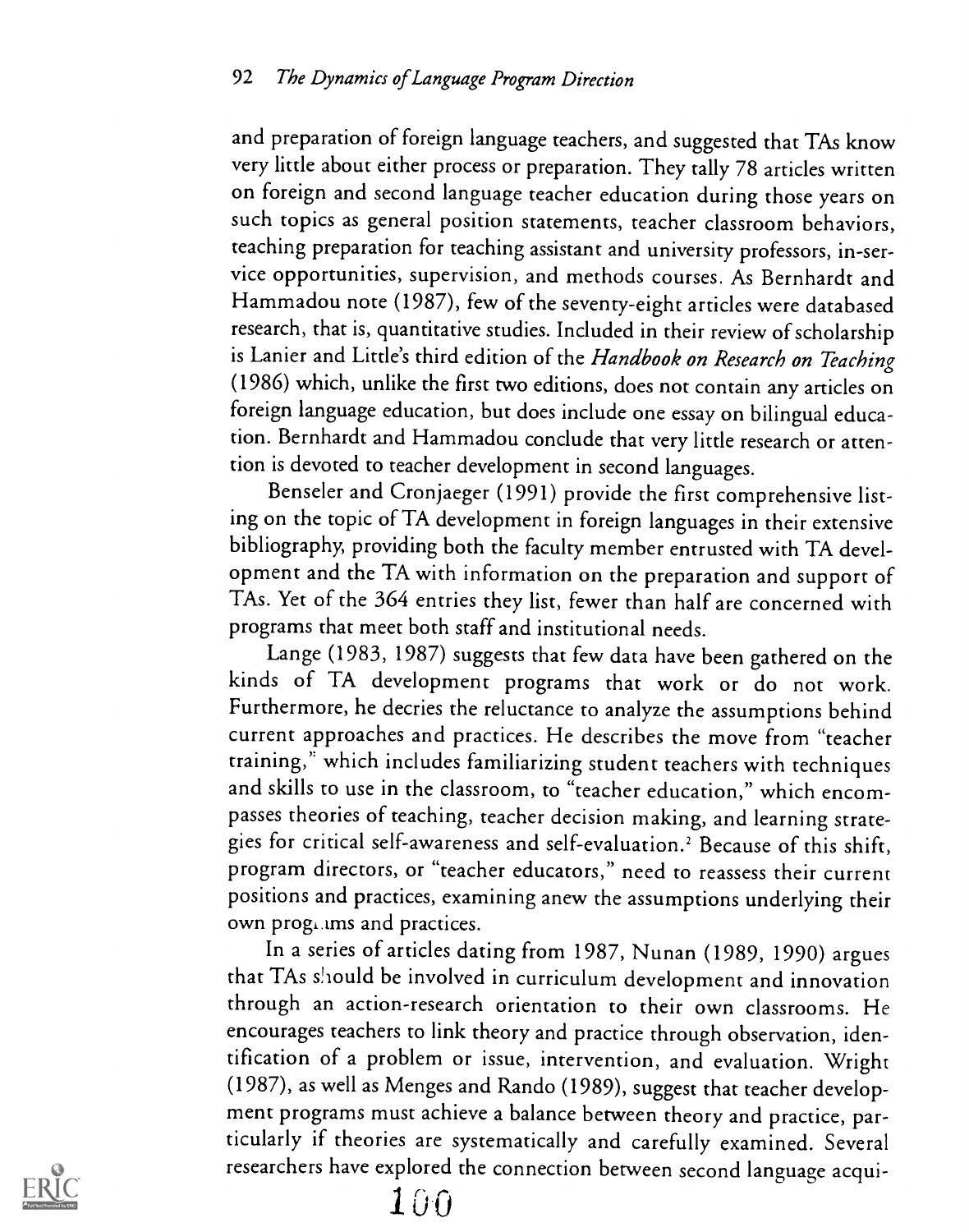sition theories and teaching practices, suggesting that both are a necessary component of a teacher's education (DiDonato, 1983; Chaudron, 1988; Larsen-Freeman, 1989; Azevedo, 1990; Magnan, 1990; Lalande, 1991). Weimer, Svinicki, and Bauer (1989) and Rava (1987) look in particular at TAs and are concerned with designing programs that prepare them to teach.

The discrepancy between graduate students' own objectives for pursuing a degree and the courses for which they are being prepared to teach has raised many questions about the preparation such students receive prior to teaching. DiDonato (1983: p. 34) deplores the lack of preparation TAs receive, even in institutions where some attempt at TA development takes place. Based in part on his suggestions for a three-part development program (see also Pons, 1987), many institutions in the United States (such as Pennsylvania State University, the University of Oregon, Ohio State University, and the University of Virginia) now offer an orientation program or a series of workshops to prepare foreign language TAs for foreign language classroom teaching. The orientation session is frequently followed by a methods course and/or weekly meetings that are specific for the language level the TA is teaching. Typical TA preparation programs also usually include some form of TA evaluation.

The present study questions to what extent the various orientation programs focus on teaching a specific course rather than preparing the graduate student both to teach basic instruction courses and to become an excellent overall faculty member after graduation. The following research is based on a survey conducted at graduate schools where TAs are employed to teach basic instruction courses. The questions addressed include: 1) Is teacher education meant to serve just specific institutional needs? or 2) Is teacher education supposed to prepare students to become independent and self-reliant informed language professionals? and 3) To what extent do the course syllabi reflect the issues talked about in pedagogical journals today?

The research examines issues raised at orientation programs to ascertain where new TA attention is focused. Such issues include the topics dealt with in general and those that are dealt with in detail. The orientation program itself was explored to determine its scope, its length, what was taught during the orientation, and by whom it was taught.

The null hypothesis of the study is that no relationship exists between specific institutional needs and teacher preparation in foreign language programs in the United States.



101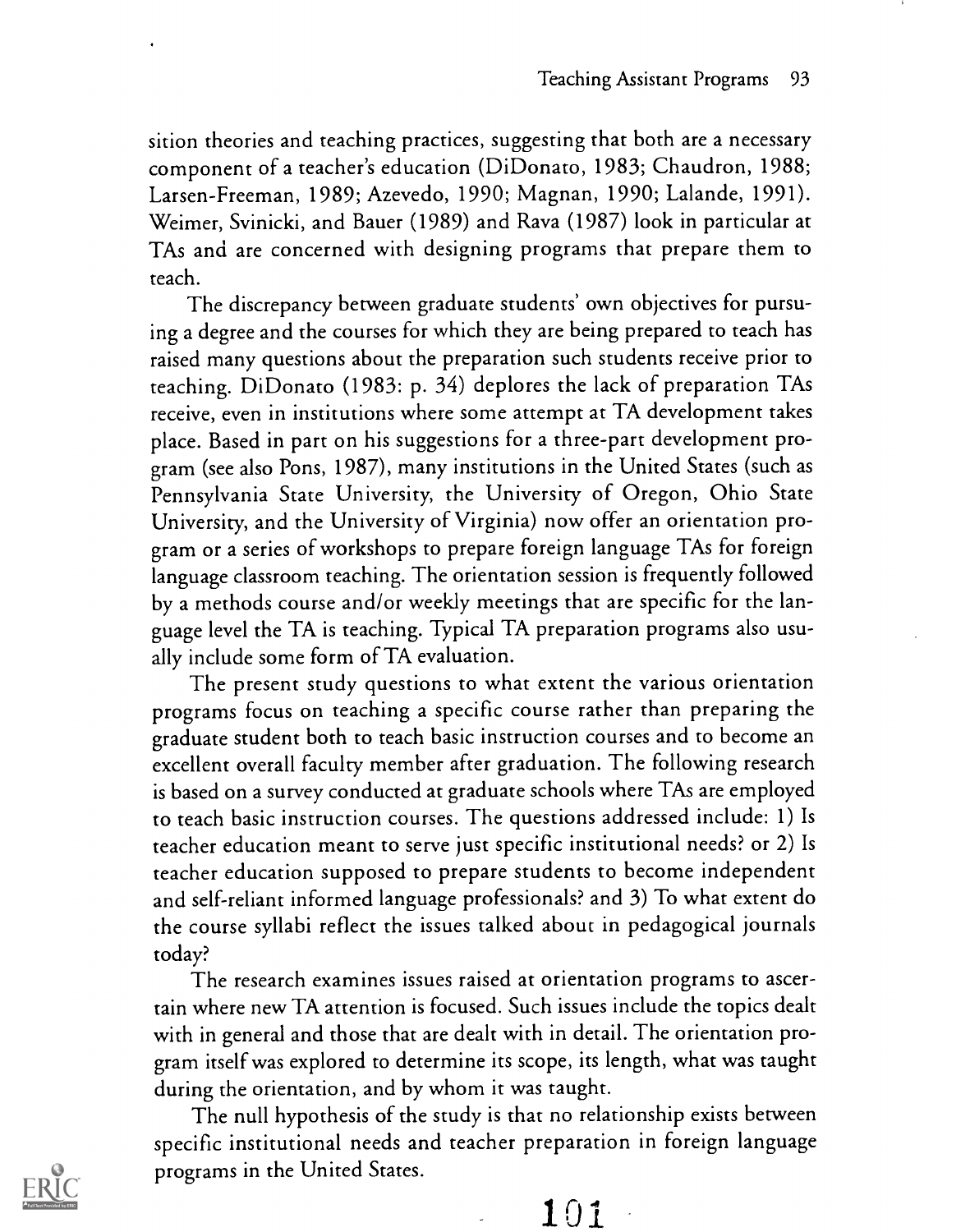# Procedure

The initial phase of the investigation was diagnostic and sought to establish a profile of TA programs currently used across the country. One hundred ninety-six institutions in the United States were contacted and asked to participate in the study by submitting copies of their syllabi of TA development programs; our requests included a call for documents from orientation programs, methods courses, in-service activities, and weekly practica. Out of the initial 196 institutions, only sixty-five (about 28%—see Appendix 1) responded to the invitation by submitting requested documentation. Of the responding sixty-five institutions, twenty-four were eliminated either because they did not have a TA development program of any kind in place at the time of the survey or because they employed regular faculty or part-time personnel, neither of whom were required to attend orientation programs or methods courses.

# Components of TA Programs

The survey requested participating institutions to submit information if an orientation were offered, and if so, to indicate whether it was obligatory or optional. In addition, responding institutions were asked to provide 1) a syllabus of the orientation period or course; 2) a syllabus of the methods course; 3) information specifying the duration of the course (number of weekly meetings, hours per meeting); 4) who was required to attend the Only thirty-two of the sixty-five institutions surveyed (49%) have teacher development programs that combine an orientation program with a teaching methods course.

### Orientation Courses

The orientation courses covered many different topics, but we were interested in seeing the extent to which those topics were discussed. Using anecdotal information from participants as well as examining syllabi, we organized the data on the orientation courses according to the following six categories:

1. Theory and Second Language Acquisition (SLA) Issues (C1) refers to the amount of theoretical information imparted at the orientation. Under this category, we include general SLA topics such as the role of

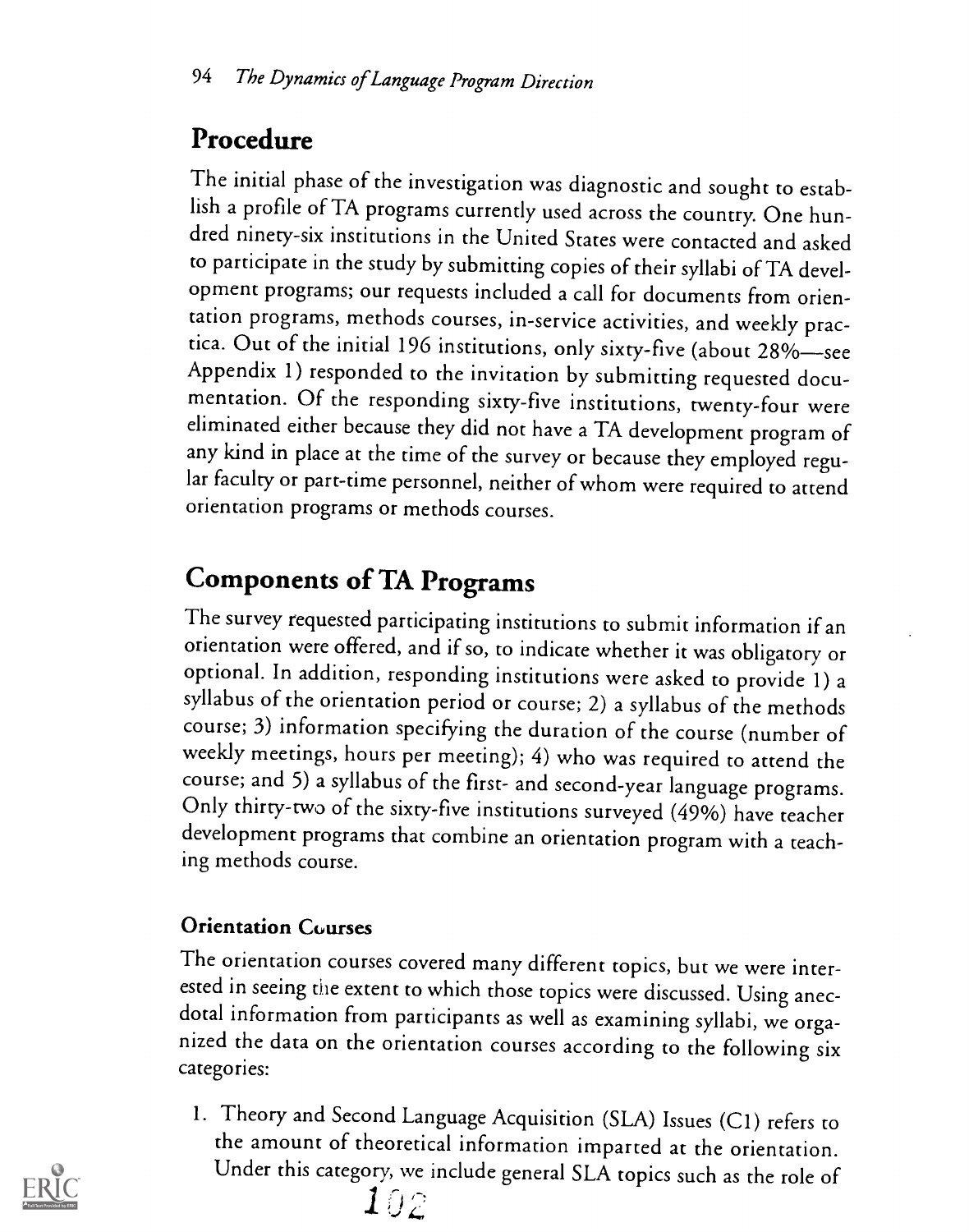formal instruction, communicative language teaching, learning strategies, and the ACTFL Proficiency Guidelines.

- 2. Five Skills and Testing (C2) includes all four skills and culture, plus the testing of those skills. This category dealt specifically with the development of speaking, writing, listening, and reading skills, as well as testing and the teaching of culture.
- 3. Practicum (C3) refers to some form of microteaching; this category included all demonstrations and peer teaching, particularly when they dealt with course-specific syllabi or materials.
- 4. Administrative Information (C4) covers such things as curriculum sequencing at the institution, academic preparation of the undergraduate and graduate students, and departmental rules and regulations concerning absences, testing procedures, and the like; this category included departmental procedures and course policies.
- 5. Integrative Activities (C5) refers to activities that enabled the new TA to meet and interact with faculty and returning TAs; this category incorporated all scheduled opportunities for teachers to interact with each other and to develop a more personal working relationship.
- 6. Graduate Assistant Issues (C6) was a category added once we started our analysis, for we discovered that many universities devoted part of their orientation programs to issues such as graduate student registration procedures, drop/add mechanisms, and student advising.

The source of our figures is based on the following calculations. We speculated about what happens in the classroom on the basis of the syllabi for the various methods courses and globally assigned a number of hours to each topic. We divided the hours evenly into the stated themes; that is, if two themes were stated in the syllabus for a given day, each one was assigned half an hour; if three themes were stated, each one was assigned one third of an hour, and so forth.

On paper the institutions claim to cover the following themes. No actual "field data" were collected at any of the programs, although a followup study is currently under way: the institutions are being contacted for permission to gather on-site data to verify what actually does occur.

Orientation programs across the country appear to be geared toward issues pertaining exclusively to the institution at hand. A look at the correlation coefficients among the different aspects of the orientation program reveals a positive and significant correlation between the practicum <C3> and the administrative categories  $\langle C4 \rangle$  ( $c = .588$ ,  $p .005$ ).



1.03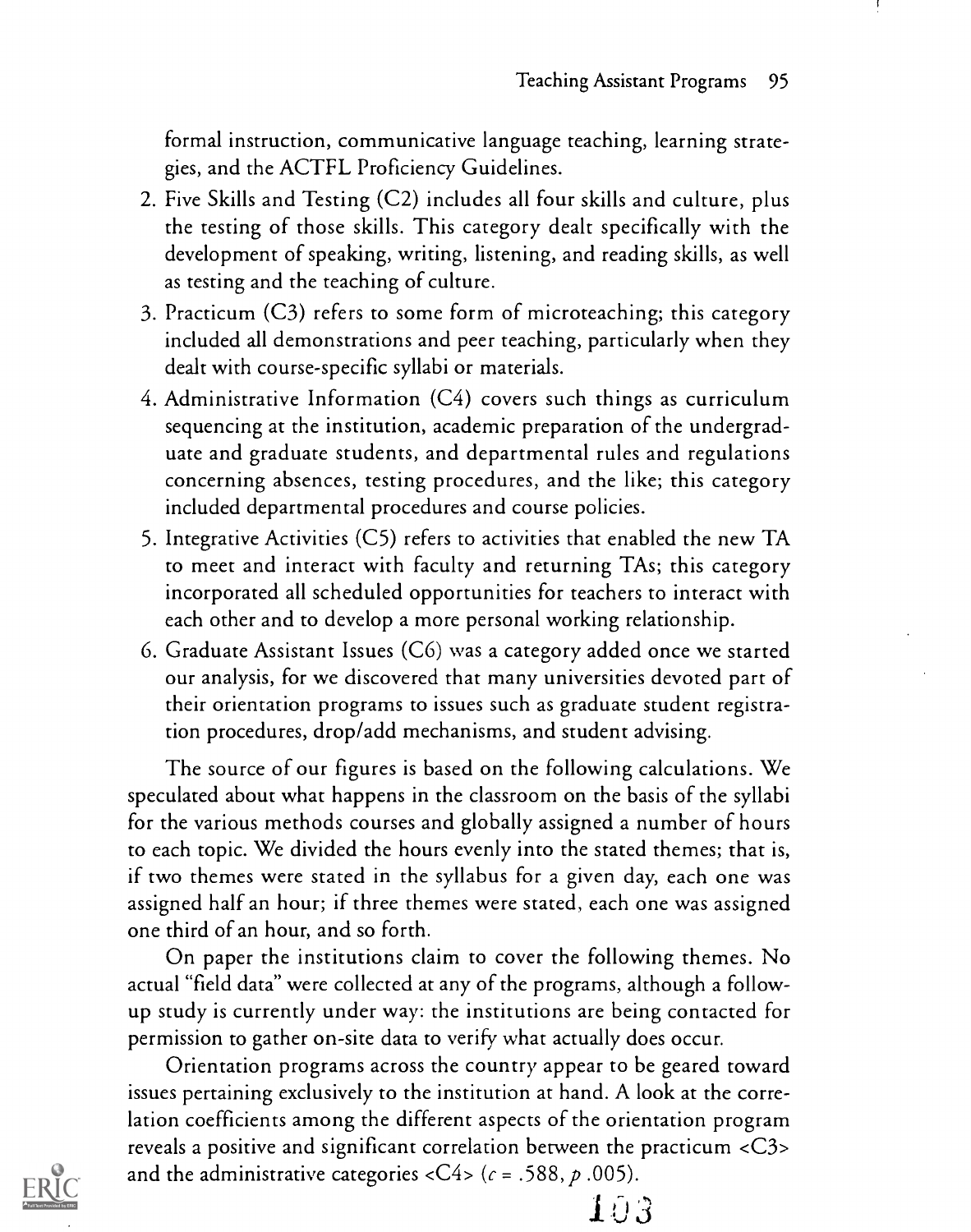| Table 1                                    |                |                         |            |  |  |  |
|--------------------------------------------|----------------|-------------------------|------------|--|--|--|
| <b>Distribution of Orientation Courses</b> |                |                         |            |  |  |  |
| Requests sent                              | 196            |                         |            |  |  |  |
| Replied                                    | 65             |                         |            |  |  |  |
| No training                                | 24             |                         |            |  |  |  |
| $n = 41$                                   |                |                         |            |  |  |  |
| <b>Themes</b>                              | Correlations   | Combined<br>total hours | Percentage |  |  |  |
| SLA theory                                 | C <sub>1</sub> | 69.5                    | 8.5        |  |  |  |
| Five skills                                | C <sub>2</sub> | 103.5                   | 12.6       |  |  |  |
| Practicum                                  | C <sub>3</sub> | 303                     | 36.7       |  |  |  |
| Administrative                             | C <sub>4</sub> | 174                     | 20.5       |  |  |  |
| Integrative                                | C <sub>5</sub> | 88.5                    | 10.8       |  |  |  |
| Graduate asst. issues                      | C6             | 90.5                    | 11         |  |  |  |

The magnitude and significance of this correlation suggests that the orientation programs investigated have in general what we might call "an institution-specific" identity. General professional issues represent only 20% of the total orientation time. The remaining 80% is devoted to concrete activities and information specific to the institution.

In view of this evidence, we partially reject the null hypothesis. The data from these forty-one institutions suggest a relationship between the orientation programs and the specific administrative needs of each individual institution.

### TA Methods Courses

The syllabi for the methods courses were analyzed and compared on the basis of the following categories, the subsets of which are like those of the orientation courses: 1) theory and SLA issues; 2) five skills and testing; 3) materials and syllabus design; and 4) practicum. The resulting data were distributed as follows.

Emphasis on SLA issues and the teaching of the five skills appears to be the norm across the country. Both categories appear to be highly associated. The correlation chart shows that SLA theory <C7> and the five skills <C8> correlated positively at the .615 level.

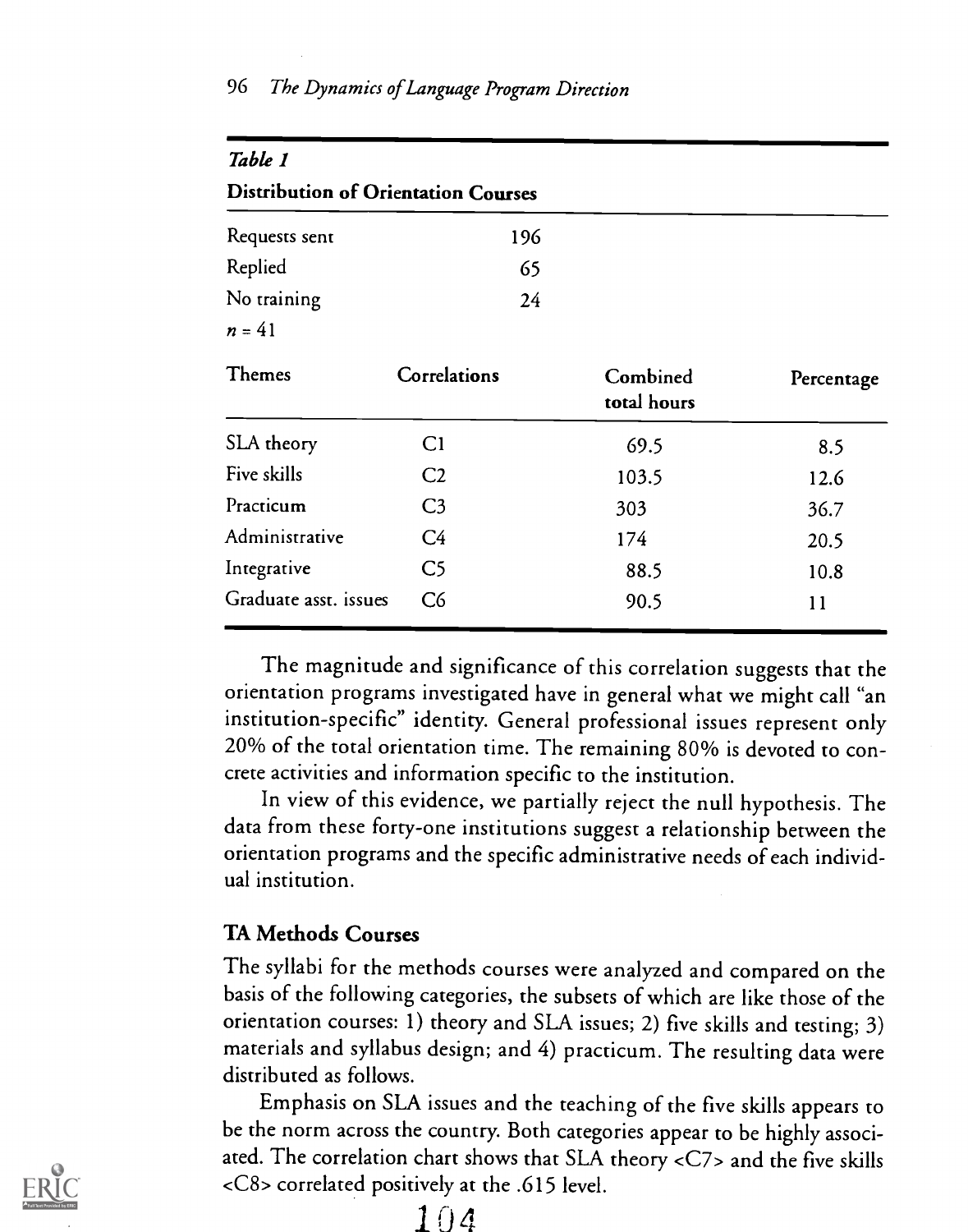| <b>Themes</b>  |                | Correlations   |                |                                                         | Combined<br><b>Total Hours</b> |         |         | Percentage |                |
|----------------|----------------|----------------|----------------|---------------------------------------------------------|--------------------------------|---------|---------|------------|----------------|
| <b>SLA</b>     |                | C7             |                | 288                                                     |                                |         | 35.8    |            |                |
| Five skills    |                | C8             |                |                                                         | 290                            |         | 36      |            |                |
| Materials      |                | C <sub>9</sub> |                |                                                         | 57                             |         |         | 7          |                |
| Practicum      |                | C10            |                |                                                         | 184                            |         |         | 21         |                |
|                |                |                |                | Correlations among Components of TA Development Program |                                |         |         |            |                |
|                | C <sub>1</sub> | C <sub>2</sub> | C <sub>3</sub> | C <sub>4</sub>                                          | C <sub>5</sub>                 | C6      | C7      | C8         | C <sub>9</sub> |
| C <sub>2</sub> | .530           |                |                |                                                         |                                |         |         |            |                |
| C <sub>3</sub> | .345           | .351           |                |                                                         |                                |         |         |            |                |
| C4             | .180           | .054           | .588           |                                                         |                                |         |         |            |                |
| C <sub>5</sub> | .184           | .390           | .089           | .262                                                    |                                |         |         |            |                |
| C6             | $-.002$        | .062           | .361           | .474                                                    | .411                           |         |         |            |                |
| C7             | .455           | .325           | .201           | .266                                                    | .418                           | .277    |         |            |                |
| C8             | .269           | .329           | .242           | .184                                                    | .333                           | .402    | .615    |            |                |
| C <sub>9</sub> | .046           | .309           | $-.121$        | $-.225$                                                 | .167                           | $-.010$ | .221    | .324       |                |
| C10            | $-.002$        | .042           | .212           | .354                                                    | .502                           | .356    | $-.011$ | .140       | .096           |

### Table 2

Components of Methods Courses

The non-institution-specific nature of the methods course led us to partially uphold the null hypothesis for this aspect of teacher education programs across the country.

### TA Development Programs

After isolating each aspect of the teacher development programs offered by the 41 institutions that participated in the study, we examined this issue in a global manner by combining all data from all 10 categories.

Four new variables were calculated on the basis of the sum of all related categories (C11, C12, C13, and C14). C11 represents the SLA theoretical component of TA development programs (C11 =  $C1 + C7$ ); C12 is the sum of the five skills component of these programs  $(C12 = C2 + C8)$ ; C13 stands for the sum of hours spent on a practicum (C13 =  $C3 + C9$ ); and C14 corresponds to the sum of all the components pf TA developmentてりま

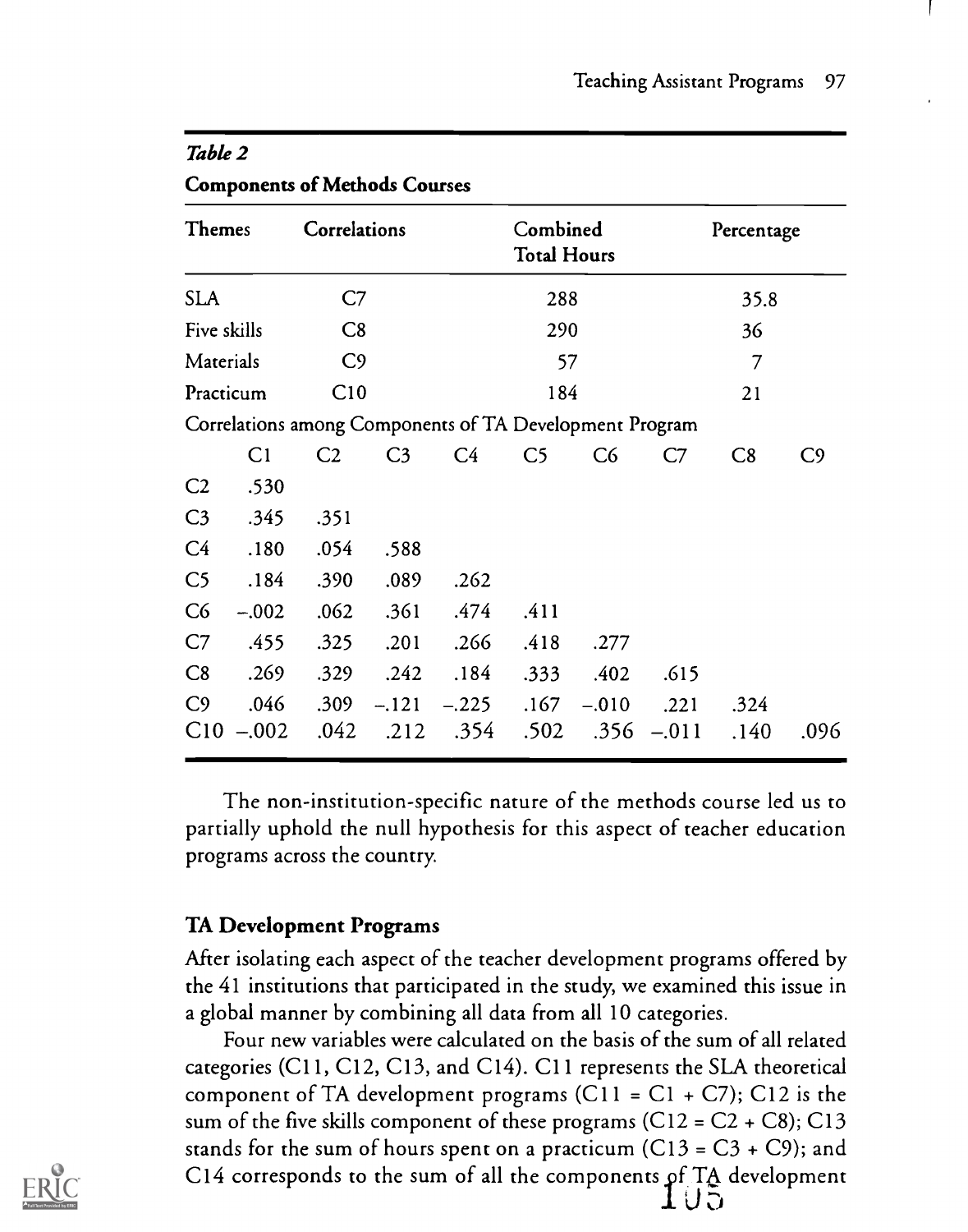programs in all surveyed departments (C14 = C1 + C2 + C3 + C4 + C5 +  $C6 + C7 + C8 + C9 + C10$ .

Based on the information provided by the 65 institutions that responded to the survey, it appears that the average TA development program lasts just over 35 hours. This figure includes only formal development offered through orientation programs or methods courses. Instructional observations, peer reviews, conferencing, or any other form of institutional support for TAs not specifically included in the syllabi were not included in this figure (for a summary of data, see Table 3).

| C11             | C <sub>12</sub> | C13  | C <sub>14</sub> | C <sub>4</sub>                                | C <sub>5</sub> |
|-----------------|-----------------|------|-----------------|-----------------------------------------------|----------------|
| .636            |                 |      |                 |                                               |                |
| .316            | .458            |      |                 |                                               |                |
| .287            | .173            | .552 |                 |                                               |                |
| .426            | .483            | .133 | .262            |                                               |                |
| .235            | .326            | .354 | .474            | .411                                          |                |
| $C11 = C1 + C7$ |                 |      |                 |                                               |                |
| $C12 = C2 + C8$ |                 |      |                 |                                               |                |
|                 |                 |      |                 | Summary of Correlations for Related Variables |                |

The strength of the correlations found between C11 and C12 ( $r =$ .636), and between C13 and C4 ( $r = .552$ ) suggests two basic trends among TA development programs in this country: a theoretical one, characterized by emphasis on the exploration of SLA issues; and a practical one, focused on a form of practicum and institution-specific administrative concerns (See Table 4).

We see from the interquartile range that Q1 (the first quartile) was 15.48 and Q3 (the third quartile) was 54.13, which means that 50% of the observations in this study fell within this range. However, the minimum and maximum values (0.00 and 103.00) reveal the enormous variation between responding institutions (standard deviation = 24.16). The orientation mean was 17.5 hours (49% of the total), and the methods mean was 18.25 hours (51% of the total TA development time).

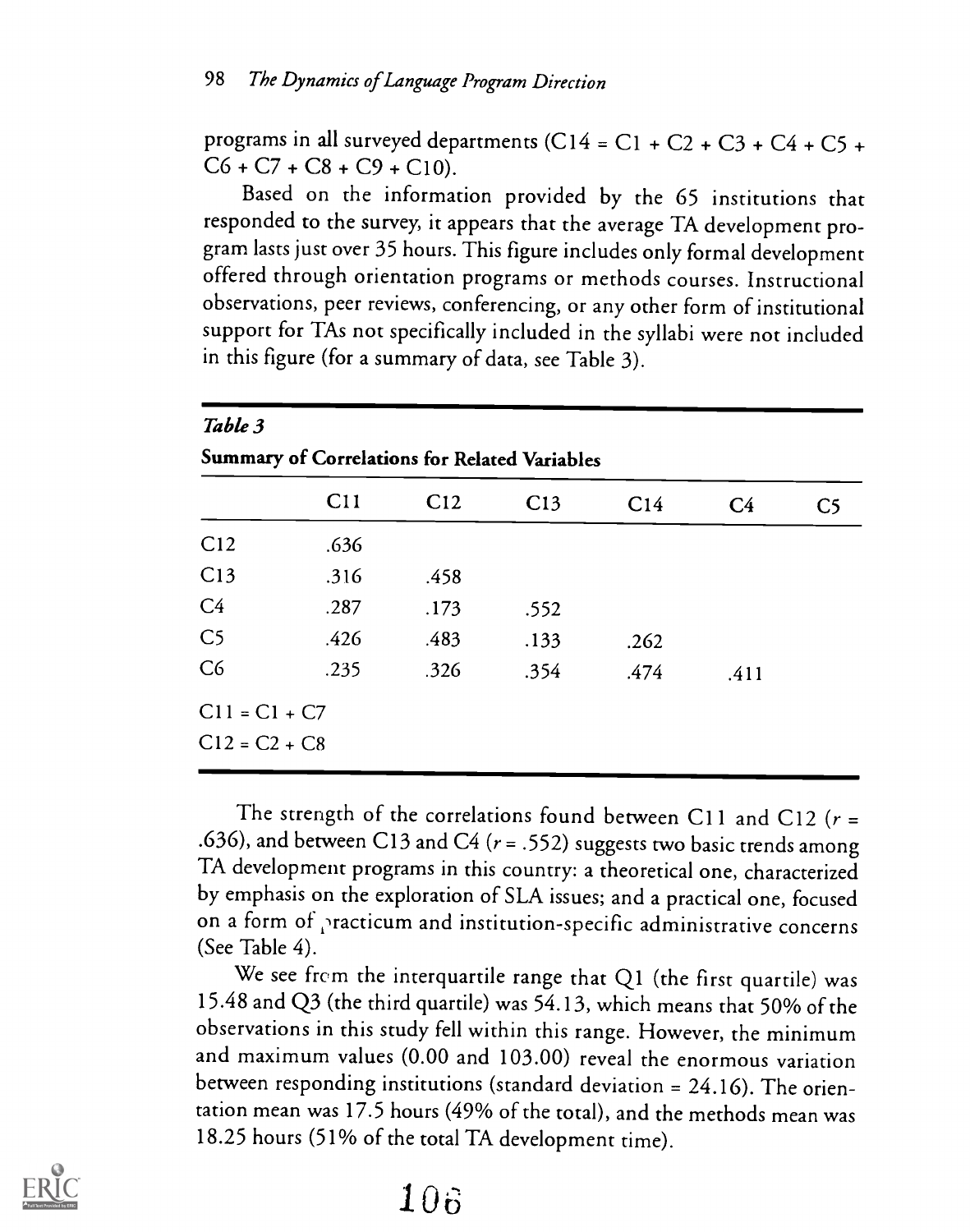| Table 4                       |       |           |      |        |       |         |
|-------------------------------|-------|-----------|------|--------|-------|---------|
| Variables $(C14 = C1 C10)$    |       |           |      |        |       |         |
| Variables $(C14 = C1 C10)$    |       |           |      |        |       |         |
| <b>Descriptive Statistics</b> |       |           |      |        |       |         |
| $\boldsymbol{n}$              | Mean  | <b>SD</b> | Min  | Max    | Q1    | Q3      |
| 65                            | 35.12 | 4.21      | 0.00 | 103.00 | 15.48 | 54.13   |
|                               |       |           |      | Mean   |       | Percent |
| Orientation                   |       |           |      | 17.5   |       | 49      |
| Methods                       |       |           |      | 18.25  |       | 51      |
|                               |       |           |      |        |       |         |

The validity of the central hypothesis of this investigation can be upheld in the light of these results (but only by the narrow margin of 1 point). A tendency to give a professional, "institution-independent" character to TA development courses appears to have emerged among graduate programs across the country. However, we must be quite cautious when interpreting these results, given the great variability observed among the responses of the participating schools.

Twenty-three institutions provided an orientation program of at least 20 hours; 19 of those 23 institutions consistently devoted more than 20 hours to their orientation. The remaining 27 institutions offered less than 20 hours, of which 11 devoted less than a total of 5 hours. Surprisingly, two Big Ten institutions, Northwestern and Ohio State, differed greatly on the number of hours offered during the orientation program, with Ohio State offering nearly 30 hours compared to Northwestern's 4 hours of orientation.

This substantial difference between programs cannot be dismissed, and, in fact, we believe that it should be a reason for concern. What is behind those differences? Do they respond just to institutional limitations, such as the number of TAs per year? Or do they reflect a lack of commitment to effective teacher preparation on the part of those institutions? Perhaps there are other problems not specifically addressed through the syllabi or anecdotal information provided by the institutions. Are TAs required to arrive one to two weeks before classes begin, and are they paid for participation in the orientation course? Is any help provided for them in finding housing? What other financial problems need to be addressed?

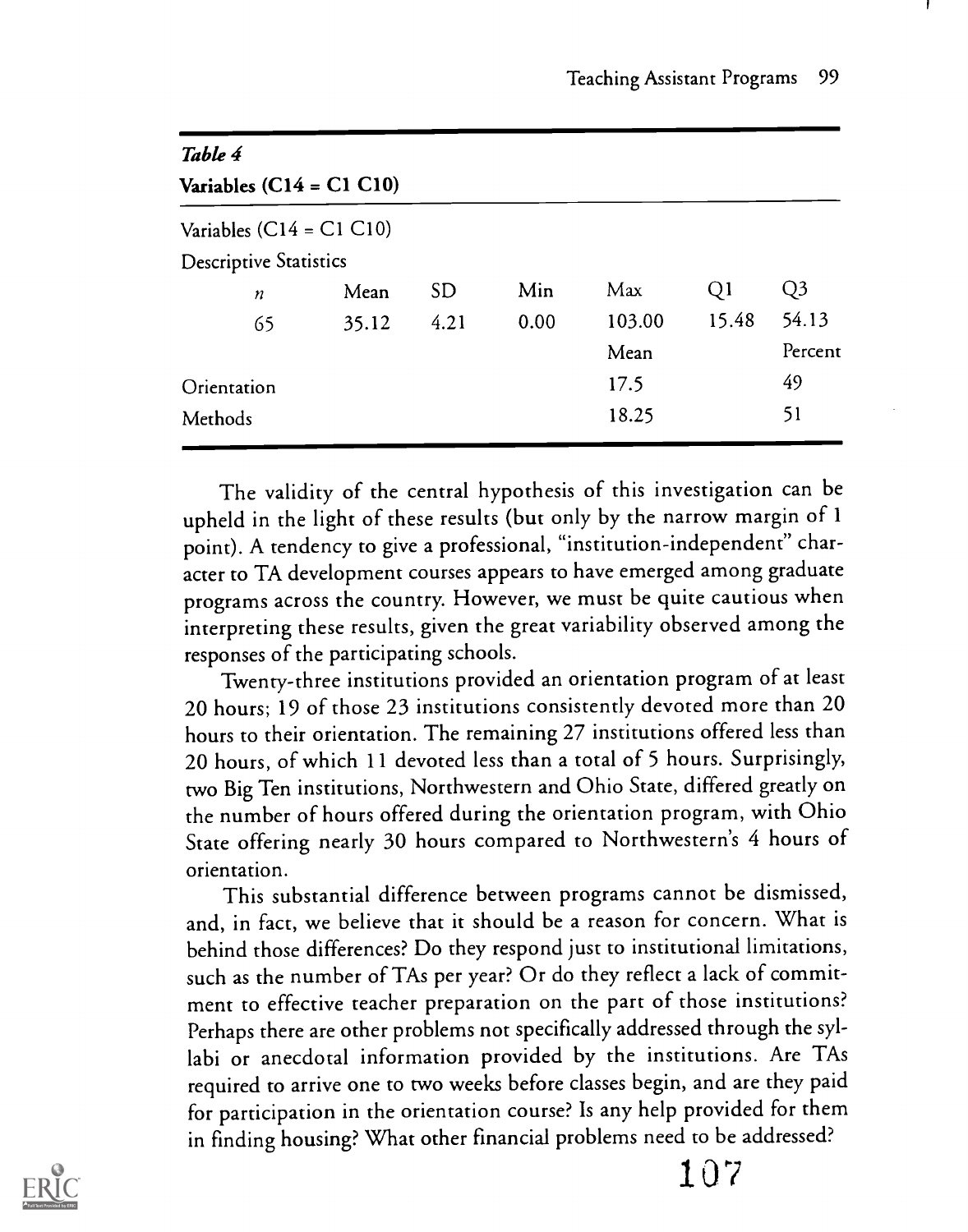# Teacher Development Programs: Are They Addressing the Needs of Specific Institutions or the Needs of the Profession?

Based on the previous research results, the answer to the question we pose here appears to be that institutions are meeting their own needs and those of the profession. On the average, institutions of higher education are attempting to address their own specific curricular needs, while supporting the professional development of their instructors. This tendency is only general, and we must stress that responses varied greatly from one institution to the next.

To investigate this tendency further we looked at the regression analysis of one of the variables in the study <C12> (the sum of <C7>, SLA theory, and <C8>, five skills and testing).

| Table 5                                           |     |              |               |           |                     |       |
|---------------------------------------------------|-----|--------------|---------------|-----------|---------------------|-------|
| Regression                                        | C12 | $\mathbf{l}$ | C4            |           | $(C12 = C7 + C8)$   |       |
| The regression equation is $C11 = 9.99 + .898 C4$ |     |              |               |           |                     |       |
| Predictor                                         |     | Coef         |               | <b>SD</b> | t-ratio             | p     |
| Constant                                          |     | 9.994        |               | 2.520     | 3.97                | 0.000 |
| C <sub>4</sub> 0.8980                             |     | 0.5340       |               | 1.68      | 0.100               |       |
| $s = 11.21$                                       |     |              | $R$ -sq = .63 |           | $R$ -sq (adj) = .41 |       |

Only 6% of the variance in <C12> can be predicted in terms of variance in <C4>. As can be seen, the  $p$  value was not significant, and our expectation to find a strong and significant connection between institution-specific issues in the orientation course and a professional focus in the methods course was not upheld.

Based on the sample data collected in this investigation, we conclude that the tendency to have a clear shift in focus between the orientation and the methods courses is not yet the norm in colleges and universities across the country. For example, Pennsylvania State University devoted approximately three hours out of thirty to the discussion of administrative issues during orientation, while UCLA spent twelve of the sixteen hours presenting those same issues. Conversely, Pennsylvania State University dedicated over fifteen hours during orientation to discussions concerning methods and second language acquisition, while UCLA devoted fewer than four hours to the same topic.



# 108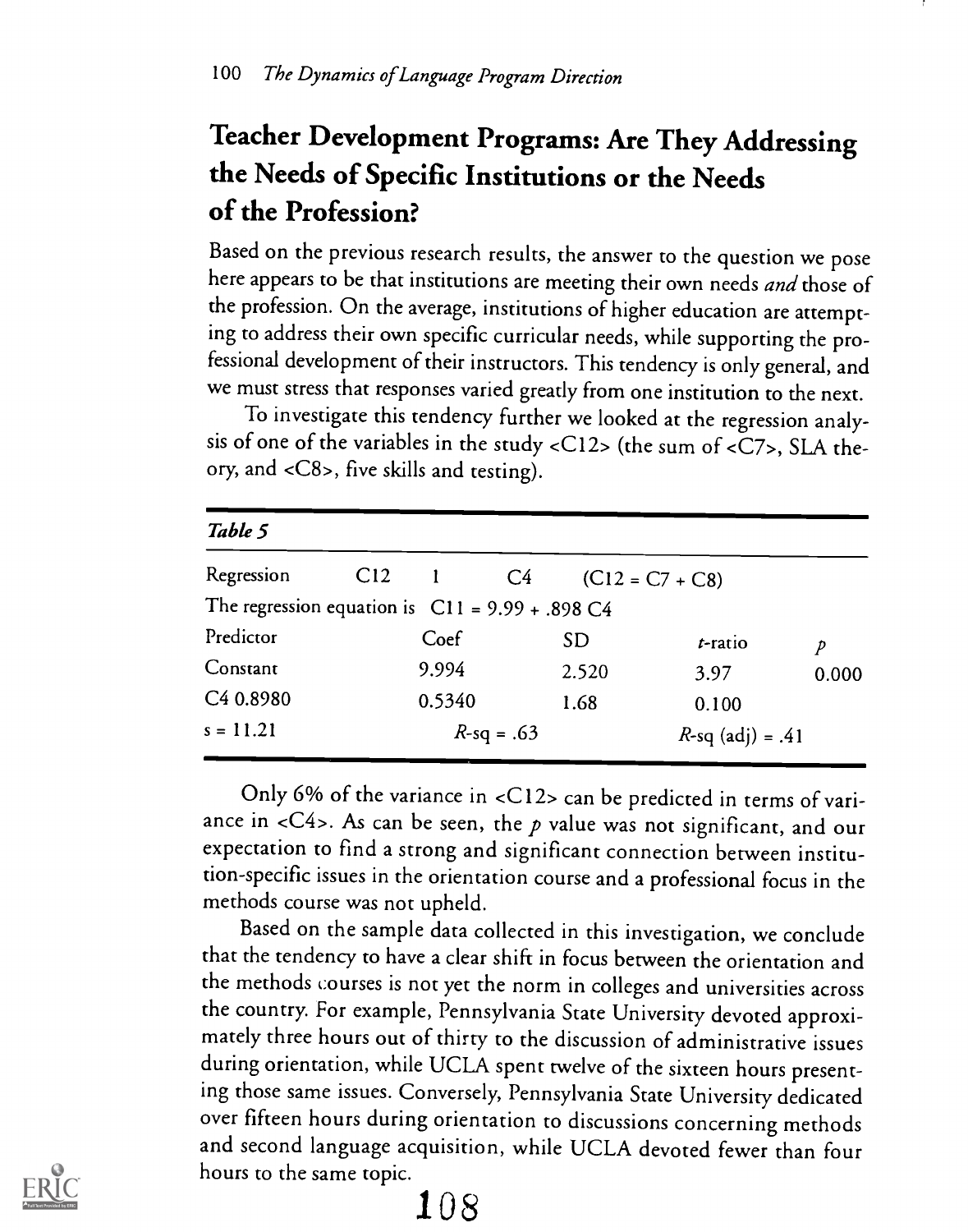### Conclusions

Preliminary data would suggest that overall the orientation programs prepare TAs only for the immediate courses they are to teach, rather than prepare them to teach the various skills at any level. Further review of the data suggests little relation between the basic instruction programs and research currently being conducted. That is, for the most part, findings in SLA research remain at the theoretical level; little or no attempt to implement research findings into practitioners' curricula is obvious.

Additional information with data based on actual classroom observation, followed by personal interviews with faculty involved in TA development, is required before reaching conclusions. Gathering these data will be the second phase of the project. We will also examine the basic instructional syllabus in relation to current methodology and its articulation with upper-level courses.

As faculty working closely with TAs, we need to know the implications of continuing current processes and procedures. We need to establish the efficacy of efforts to prepare excellent foreign language teachers. Our contribution has to be centered on the type of course we consider necessary to establish the level of excellence we seek. For the present, a few things are clear: institutions vary tremendously in their approach to foreign language TA preparation, and few trends can be identified as overall tendencies in the practice of TA development across the country. Nevertheless, the main tendencies we have noticed so far are that 74% of the institutions do provide a combination of orientation and a methods course for a combined length of roughly thirry-five hours, that is, seventeen hours for orientation and eighteen hours for the methods course. The focus of the typical orientation course combines administrative issues and practicum, whereas the methods course focuses on SLA theory and skills.

The first set of data clearly indicates that institutions are struggling to deal with two apparently divergent goals: institutional necessity (the demands of specific basic language instruction courses) and professional desiderata (the individual needs of the graduate TAs defined in terms of foreign language pedagogy). Institutional needs appear to require abundant hands-on experience and a deliberate focus on the specific materials and syllabi of the basic language series. Professional needs appear to require extensive exposure to the theoretical aspects of second language acquisition, while tying the theory to potential future research for the TA (see, for example, Barnett & Cook, 1992; Fox, 1992). Do faculty, in fact, really influence what TAs do in the classroom by making them think about the

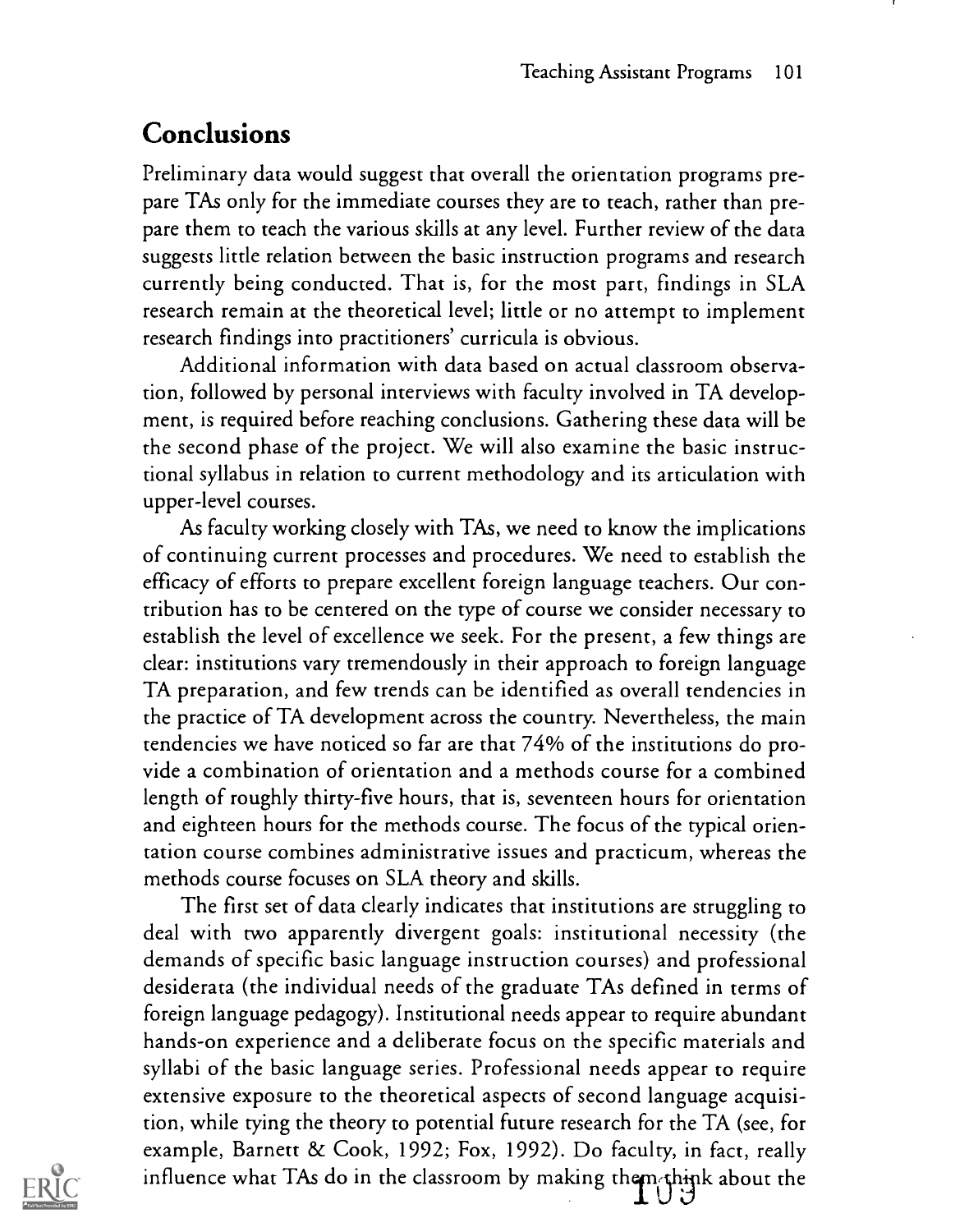principles and practice of teaching in sessions away from the classroom? At the heart of the dichotomy between institutional and professional needs is the issue of time. Time is not an ally of the foreign language faculty working in TA development. Most institutions have explicit TA development programs for only one semester. Given the structure of the majority of graduate study programs, it may be unrealistic to prescribe or to expect two or more semesters of TA preparation as attainable goals, although a few institutions do provide such opportunities. How much can we accomplish, then, in terms of teacher preparation in the time allotted to us?

Perhaps time is not the only issue; commitment is also involved. The question should perhaps become: How committed are institutions to promoting excellence in teaching? How much are we committed to preparing teachers who can face the challenges of language instruction in the twentyfirst century? Boehrer and Sarkisian (1985) suggest that the needs of an accomplished teacher require a type of preparation that generates pedagogical self-awareness as well as exposure to current trends in foreign language instruction. Excellence in teaching, then, must include both general/theoretical and specific/practical issues. However, that ideal balance is not achieved in most universities. Apparently, some institutional practices restrict the establishment of such a balance.

At this point, we can only speculate about the nature of those restrictions. Perhaps they are due to the eternal conflict between literature and linguistics. Or they may result from a lack of awareness on the part of the teacher developer. A quick look at the most current MLA Job Information List (1992) would indicate that too many positions are offered in which the primary expertise expected is in a literary field, but the candidate is also expected to have a pedagogical background in order to coordinate basic instruction. This discrepancy in the job descriptions clearly points to a lack of preparation teacher developers must necessarily bring to the job of preparing new TAs. Is it any wonder, then, that TAs receive little pedagogical preparation to prepare them to become excellent overall teachers?

What we have found in our research so far is a fairly heavy concentration on the preparation of teachers to serve the curricular needs of the specific institution that employs them. This pattern needs to change if we are going to be truly committed to preparing independent language instructors. Most programs are not currently preparing TAs to make informed choices; instead they are taught to "apply" teaching techniques. Christine Uber Grosse (1993) points out, for instance, that the topic of "Theories of Language Learning" appears in only 47% of the programs she surveyed, with an average time of 1.2 weeks spent on the topic, while "Methods"

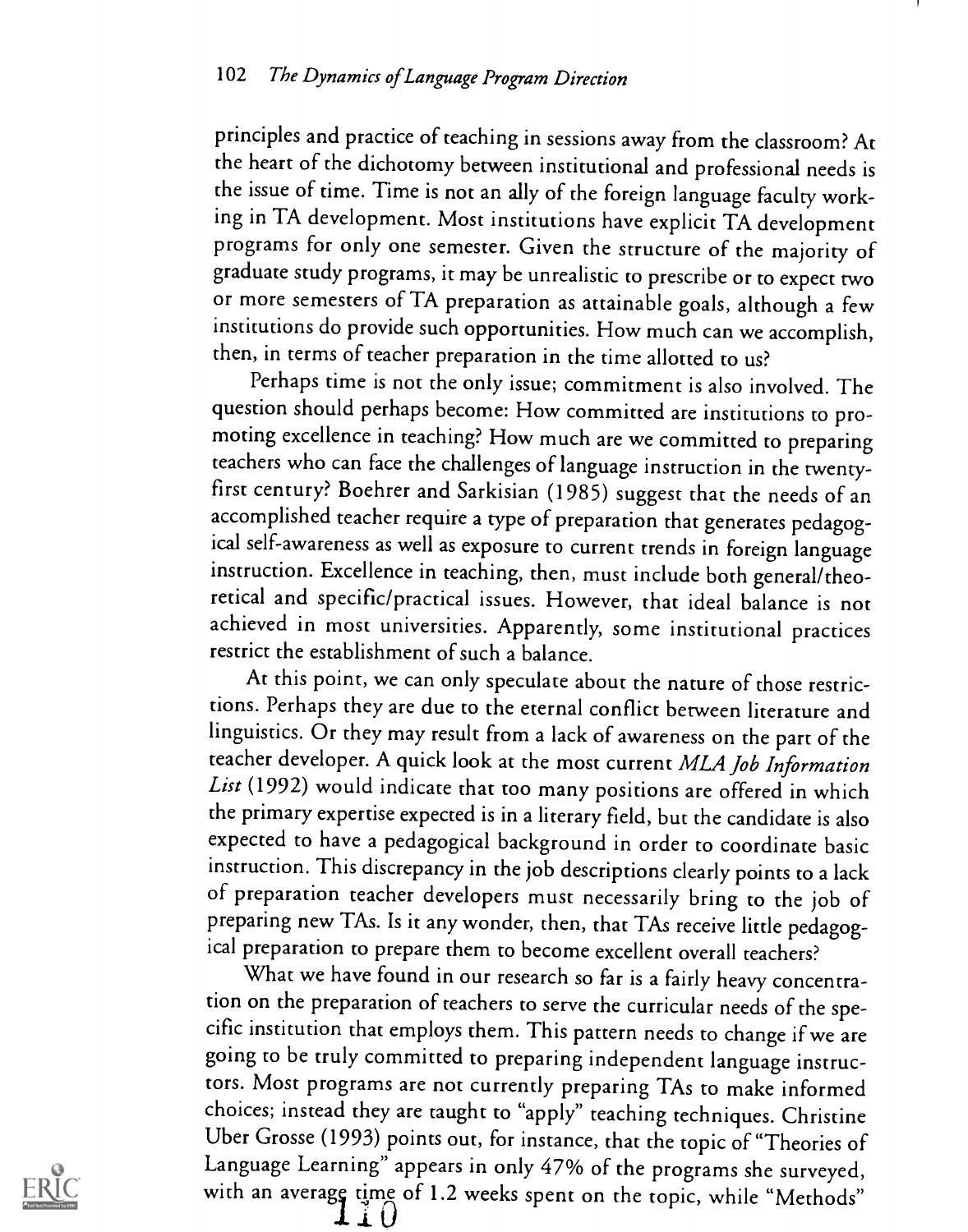appears over 76% of the time, with an average of 1.09 weeks spent discussing the topic, the largest amount of time among the top five methods course topics.

While the next phase of our research has yet to be completed, a glance at the articles appearing in a list of 14 journals from 1988 to 1991 indicates that the contents of 170 articles in 12 different journals (36% of the total number of articles) dealt with the five skills and testing. Seventy-four articles in the 12 journals (15%) dealt with materials development and evaluation, such as evaluation of textbooks, multimedia instructional materials, or computer-assisted instruction (see Appendix 2). Clearly, over 51% of the journals are addressing specific issues that are tangible, hands-on, and as Ellis (1985) refers to it, experiential as opposed to awareness raising. According to published research, our efforts should be aimed at skill development, valid testing procedures and materials, strategy training, and proficiency orientation. While the journals use the term "proficiency," reference is clearly intended to any and all communicative approaches, under which the proficiency orientation per se would be subsumed. Many institutions show limited awareness and/or concern for these issues. Perhaps they sin by omission, but it is possible there is more behind those curricular choices. Our ongoing research will continue to analyze institution-specific versus professional issues by looking at the syllabi and their relation to the orientation and methods courses.

### Notes

- 1. A shortened version of this chapter was first presented at the annual meeting of the American Council on the Teaching of Foreign Languages, held in Chicago in November 1992. We are grateful to Howard Altman and David Benseler for their helpful comments and remarks.
- 2. Please refer to Keith Mason's (1992) article, in which he outlines a proposal for a graduate seminar designed to develop and train the graduate student who will ultimately become a program director.

### Works Cited

Alatis, James, H. H. Stern & Peter Strevens. (Eds.). Applied Linguistics and the Preparation of Second Language Teachers. Georgetown University Roundtable on Languages & Linguistics. Washington: Georgetown University Press, 1983.

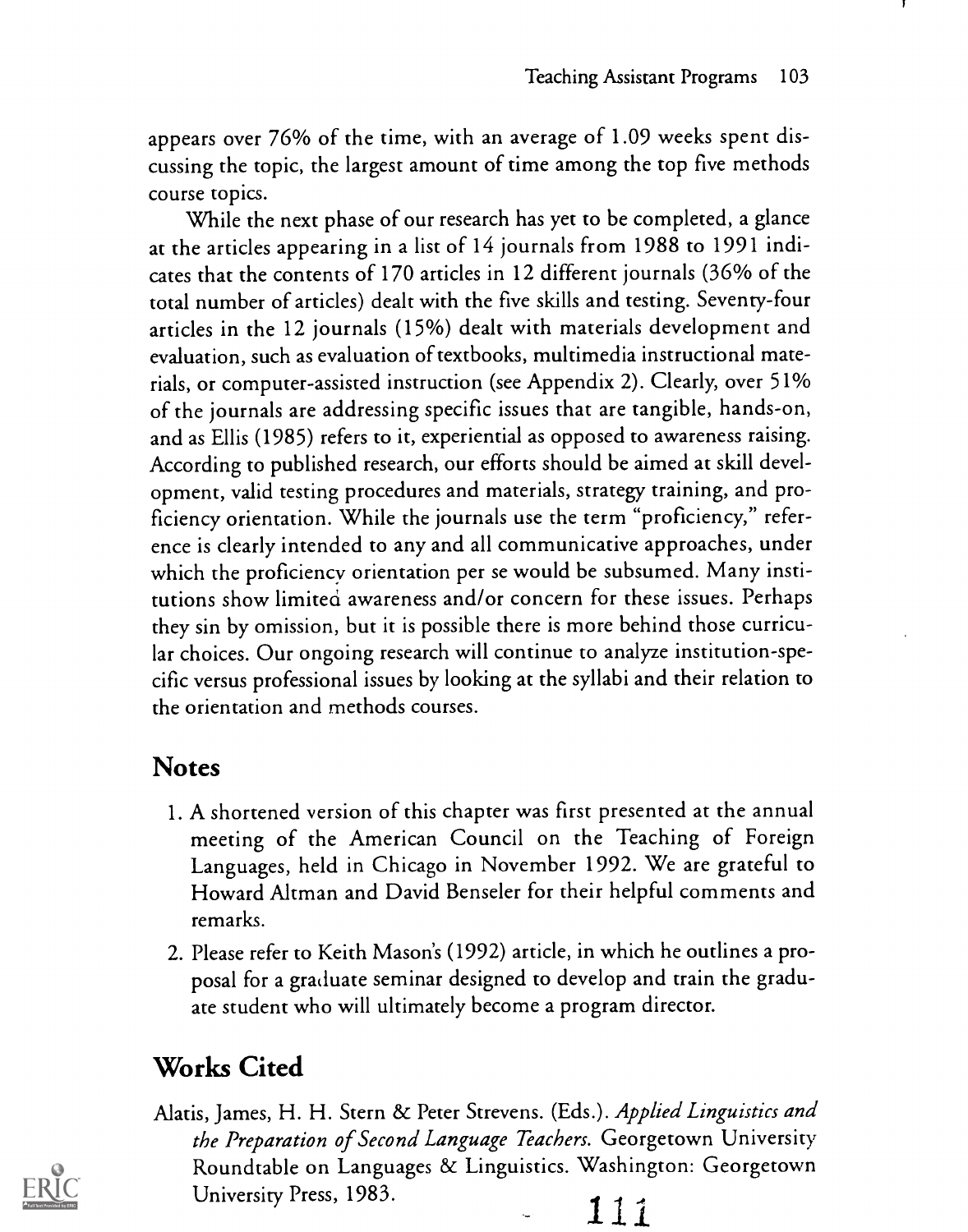- American Council on the Teaching of Foreign Languages. ACTFL Proficiency Guidelines. Yonkers, NY: ACTFL, 1986.
- Azevedo, Milton. "Professional Development of Teaching Assistants: Training versus Education." ADFL Bulletin 22, 1 (1990): 24-28.
- Barnett, Marva. "Peer Observation and Analysis: Improving Teaching and Training of TAs." ADFL Bulletin 15, 1 (1983): 30-33.
- Barnett, Marva & Robert Francis Cook. "The Seamless Web: Developing Teaching Assistants as Professionals." In Walz, 1992: 85-11.
- Benseler, David & Christine Cronjaeger. "The Preparation and Support of Graduate Teaching Assistants in Foreign Languages: A Bibliography." In Magnan, 1991: 207-32
- Benseler, David & Renate Schulz. "Methodological Trends in College Foreign Language Instruction." Modern Language Journal 64 (1980):<br>88-96.
- Bernhardt, Elizabeth & JoAnn Hammadou. "A Decade of Research in Foreign Language Teacher Education." Modern Language Journal 71 (1987): 289-99.
- Boehrer, John & Ellen Sarkisian. "The Teaching Assistant Point of View." New Directions for Teaching and Learning, no. 22. Ed. John D. Andrews. San Francisco: Jossey-Bass, 1985: 7-20.
- Chaudron, Craig. Second Language Classrooms: Research on Teaching and Learning. New York: Cambridge University Press, 1988.
- DiDonato, Robert. "TA Training and Supervision: A Checklist for an Effective Program." ADFL Bulletin 15, 1 (1983): 34-36.
- Dvorak, Trisha R. "The Ivory Ghetto: The Place of the Language Program Coordinator in a Research Institution." Hispania 69 (1986): 217-22.
- Elling, Barbara. "National Trends: Implications for Graduate Student Training and Career Placement." ADFL Bulletin 19, 1 (1988): 45-48.
- Ellis, Rod. Understanding Second Language Acquisition. Oxford: Oxford University Press, 1985.
- Ervin, Gerard & Judith A. Muyskens. "On Training TAs: Do We Know What They Want and Need?" Foreign Language Annals 15 (1982):<br>335–44.
- Fox, Cynthia. "Toward a Revised Model of TA Training." The Development and Supervision of Teaching Assistants in Foreign Languages. In Walz, 1992: 191-207.

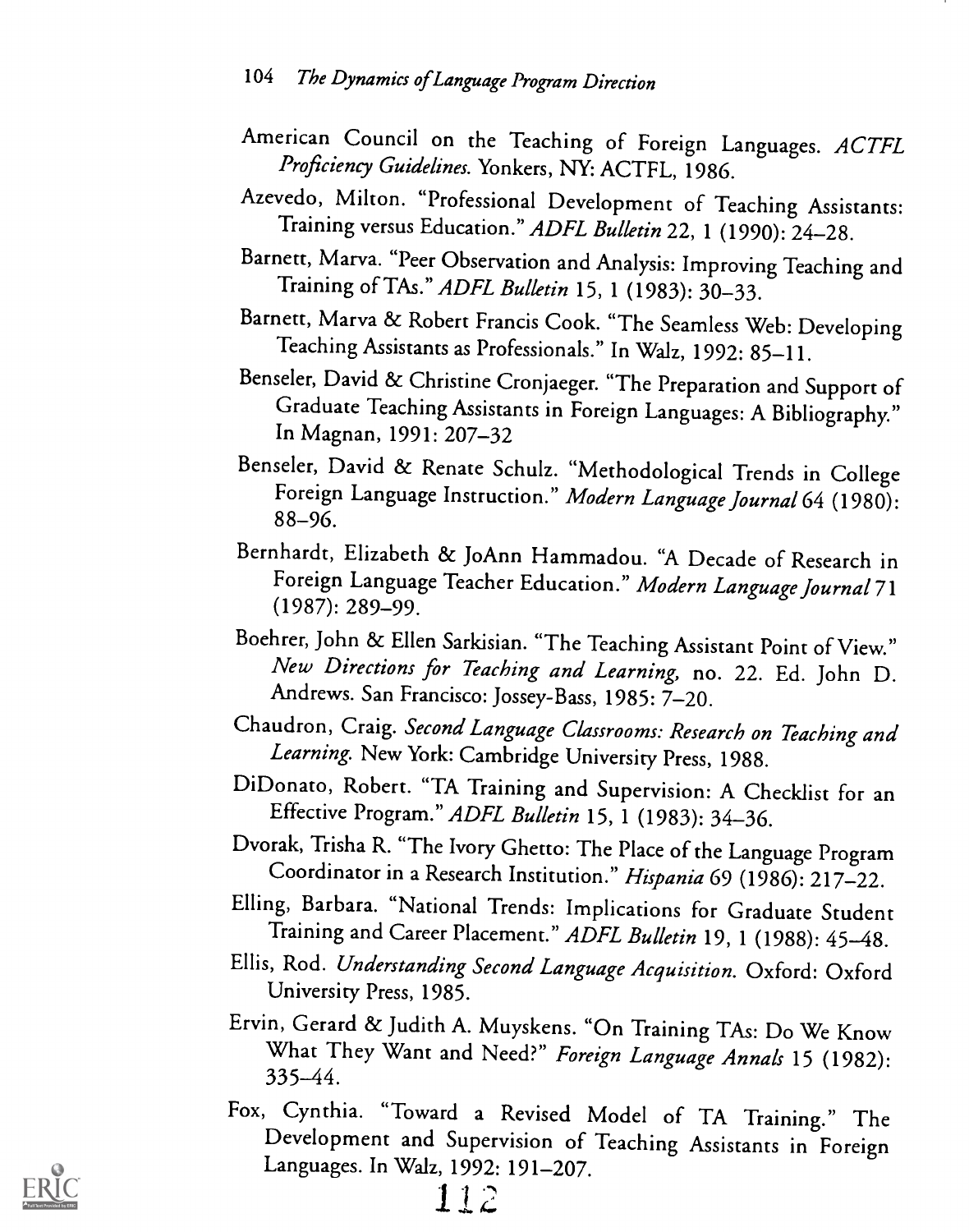- Freed, Barbara. "Why Train Teaching Assistants? Foreign Language and Communication at the University Level." ADFL Bulletin 7, 2 (1975):  $9 - 14.$
- Grosse, Christine Uber. "The Foreign Language Methods Course." Modern Language Journal77 (1993): 303-12.
- Henderson, Ingeborg. "Training Teaching Assistants in the Yearlong Methods Course." *ADFL Bulletin* 16, 2 (1985): 49–52.
- Lalande, John E, II. "Advancing the Case for the Advanced Methods Course." 1991a. In Magnan, 1991: 151-56.

"Redefinition of the TA Supervisor-Language Program Coordinator Position into the Lecturer Series: A Sensible Idea?" ADFL Bulletin 22, 2 (1991b): 15-18.

Lange, Dale L. "Teacher Development and Certification in Foreign Languages: Where Is the Future?" Modern Language Journal 67 (1983): 374-81.

"The Nature and Direction of Recent Proposals and Recommendations for Foreign Language Education: A Response." Modern Language Journal71 (1987): 240-49.

- Lanier, Judith E. & Judith W. Little. "Research on Teacher Education." Third Handbook of Research on Teaching. Ed. Merlin C. Wittrock. New York: Macmillan, 1986: 527-69.
- Larsen-Freeman, Diane. "Training Teachers or Educating a Teacher." Applied Linguistics and the Preparation of Second Language Teachers: Toward a Rationale. Ed. James Alatis, H. H. Stern & Peter Strevens. Georgetown University Round Table on Languages and Linguistics. Washington: Georgetown University Press, 1983: 264-74.

 $\_$ . "Teacher Training Development and Decision-Making."  $\it TESOL$ Quarterly 23,2 (1989): 27-45.

Magnan, Sally Sieloff. "Preparing Inexperienced TAs for Second-Year Courses: Are Our Orientations and Methods Courses Adequate?" Paper presented at the annual meeting of the American Council on the Teaching of Foreign Languages, Nashville, TN, November 1990.

(Ed.). Challenges in the 1990s for College Foreign Language Programs. AAUSC Issues in Language Program Direction 1990. Boston: Heinle & Heinle, 1991.  $1 \int$ 

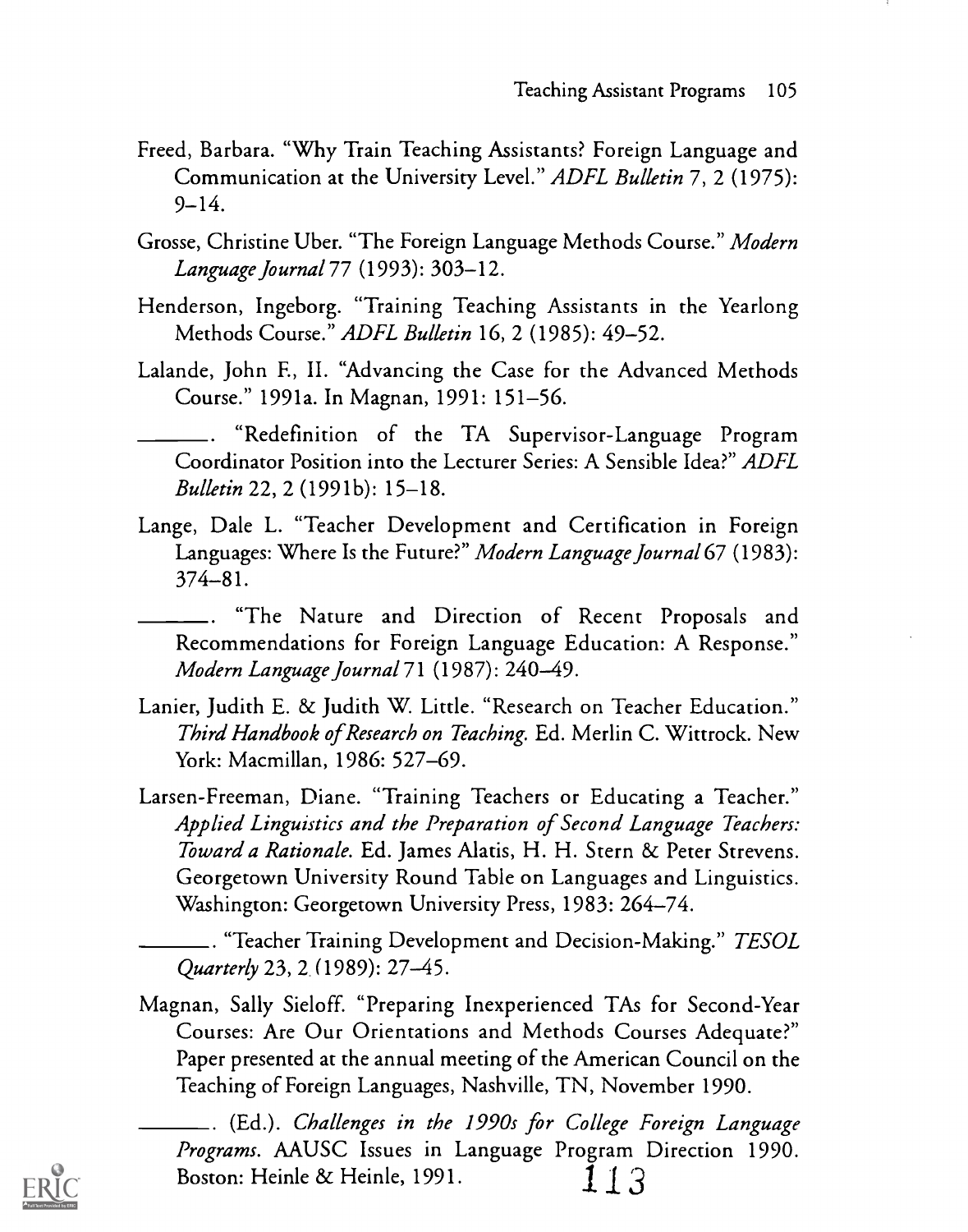- Mason, Keith. "Beyond the Methods Course: Designing a Graduate Seminar in Foreign Language Program Direction." In Walz, 1992: 113-34.
- Menges, Robert J. & William C. Rando. "What Are Your Assumptions? Improving Instruction by Examining Theories." College Teaching 37 (1989): 54-61.
- MLA Job Information List. New York: Modern Language Association, December 1992.
- Nunan, David. Understanding Language Classrooms: A Guide for Teacher Initiated Action. London: Prentice-Hall, 1989.

\_. "Action Research in the Language Classroom." *Second Language* Teacher Education. Ed. Jack C. Richards & David Nunan. Cambridge: Cambridge University Press, 1990: 62-81.

- Nyquist, Jody D., Robert D. Abbott, Donald H. Wulff & Jo Sprague (Ed.). Preparing the Professoriate of Tomorrow to Teach. Dubuque, IA: Kendall-Hunt, 1991.
- Paquette, F. André. "Guidelines for Teacher Education Programs in Modern Foreign Languages-An Exposition." Modern Language Journal 50 (1966): 323-425.
- Phillips, June K. "Teacher Education: Target of Reform." Shaping the Future: Challenges and Opportunities. Ed. Helen S. Lepke. Middlebury, VT: Northeast Conference, 1989: 11-40.
- Pons, Cathy R. "A Three-Phase Approach to TA Training: The Program for Associate Instructors in French at Indiana University." Institutional Responsibilities and Responses in the Employment and Education of Teaching Assistants: Readings from a National Conference. Ed. Nancy Van Note Chism. Columbus, OH: Ohio State University Center for Teaching Excellence, 1987: 239-43.
- Rava, Susan. "Training Teaching Assistants." ADFL Bulletin 19, 2 (1987): 26-27.
	- .. "Minding Our Business." ADFL Bulletin 22, 3 (1991): 51-53.
- Richards, Jack C. The Language Teaching Matrix. New York: Cambridge University Press, 1990.
- Walz, Joel (Ed.). The Development and Supervision of Teaching Assistants in Foreign Languages. AAUSC Issues in Language Program Direction 1992. Boston: Heinle & Heinle, 1992.

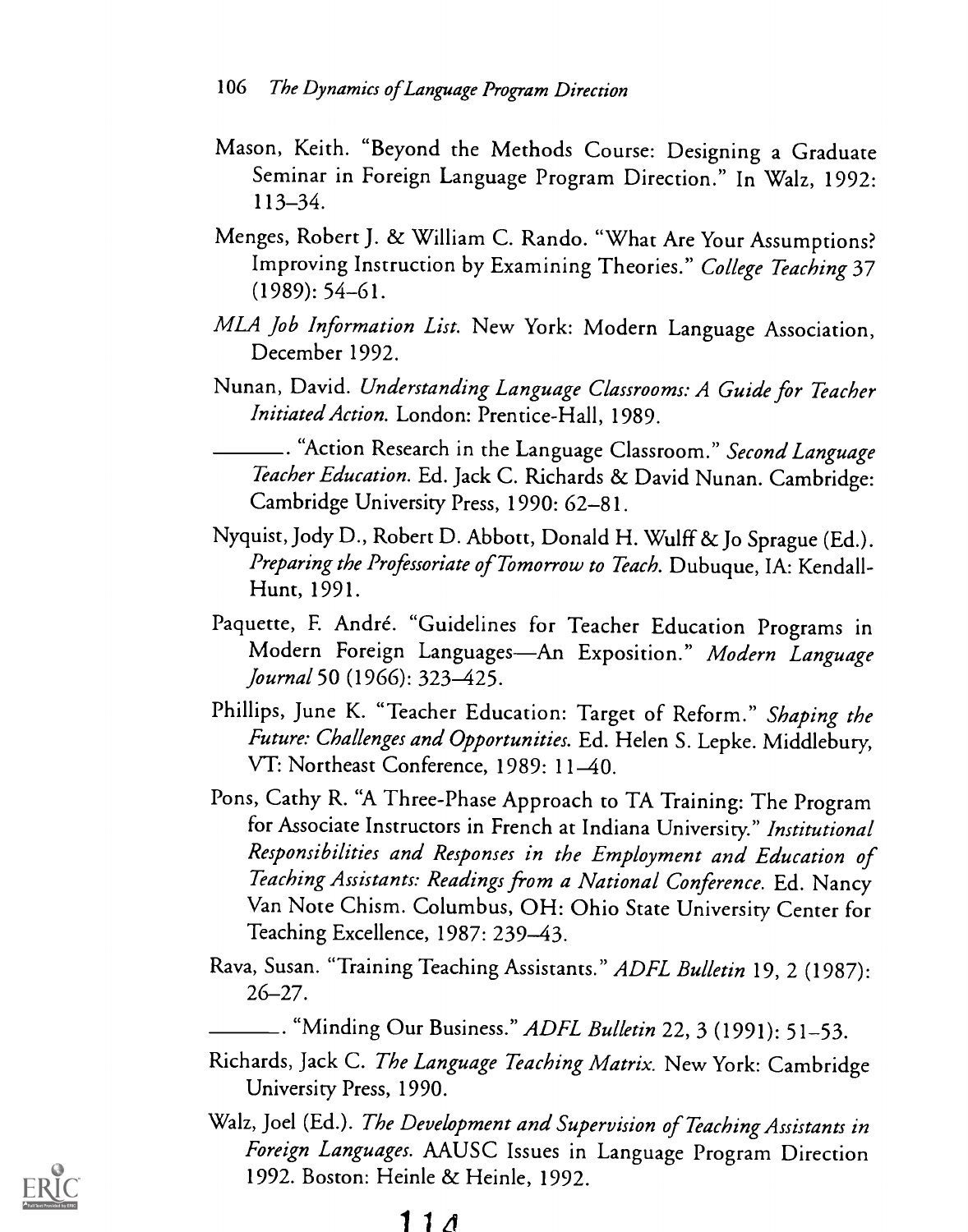- Weimer, Maryellen, Marilla D. Svinicki & Gabriele Bauer. "Designing Programs to Prepare TAs to Teach." Teaching Assistant Training in the 90s: New Directions for Teaching and Learning. Ed. Robert D. Abbott, Jody D. Nyquist & Donald H. Wulff. San Francisco: Jossey-Bass, 1989: 57-70.
- Woodward, Tessa. Models and Metaphors in Language Teacher Training: Loop Inputs and Other Strategies. Cambridge: Cambridge University Press, 1991.
- Wright, Teresa. Roles of Teachers and Learners. Oxford: Oxford University Press, 1987.

. "Understanding Classroom Role Relationships." Second Language Teacher Education. Ed. Jack C. Richards & David Nunan. Cambridge: Cambridge University Press, 1990: 82-97.

### Appendix 1

### Institutions and Departments Submitting Requests for Orientation and Methods Courses

| University                |   | French German | Slavic | Spanish Italian |   |
|---------------------------|---|---------------|--------|-----------------|---|
| University of Akron       | X |               |        | X               |   |
| University of Albany      | X |               |        |                 |   |
| University of Arizona     | X |               |        | X               | X |
| <b>Boston College</b>     | X |               |        | X               | X |
| <b>Brown University</b>   |   |               |        | X               |   |
| University of California  |   |               |        |                 |   |
| Los Angeles               | X |               |        | X               |   |
| Santa Barbara             | X |               |        | X               |   |
| Carnegie Mellon           | X |               |        | X               |   |
| Catholic University       | X |               |        | X               |   |
| University of Cincinnati  |   |               |        | X               |   |
| Colorado State University |   |               |        | X               |   |
| Columbia University       |   |               |        | X               |   |
| University of Delaware    |   |               |        | X               |   |
| Emory                     | X |               |        | X               |   |
| Georgetown University     | X | X             |        | 115             |   |

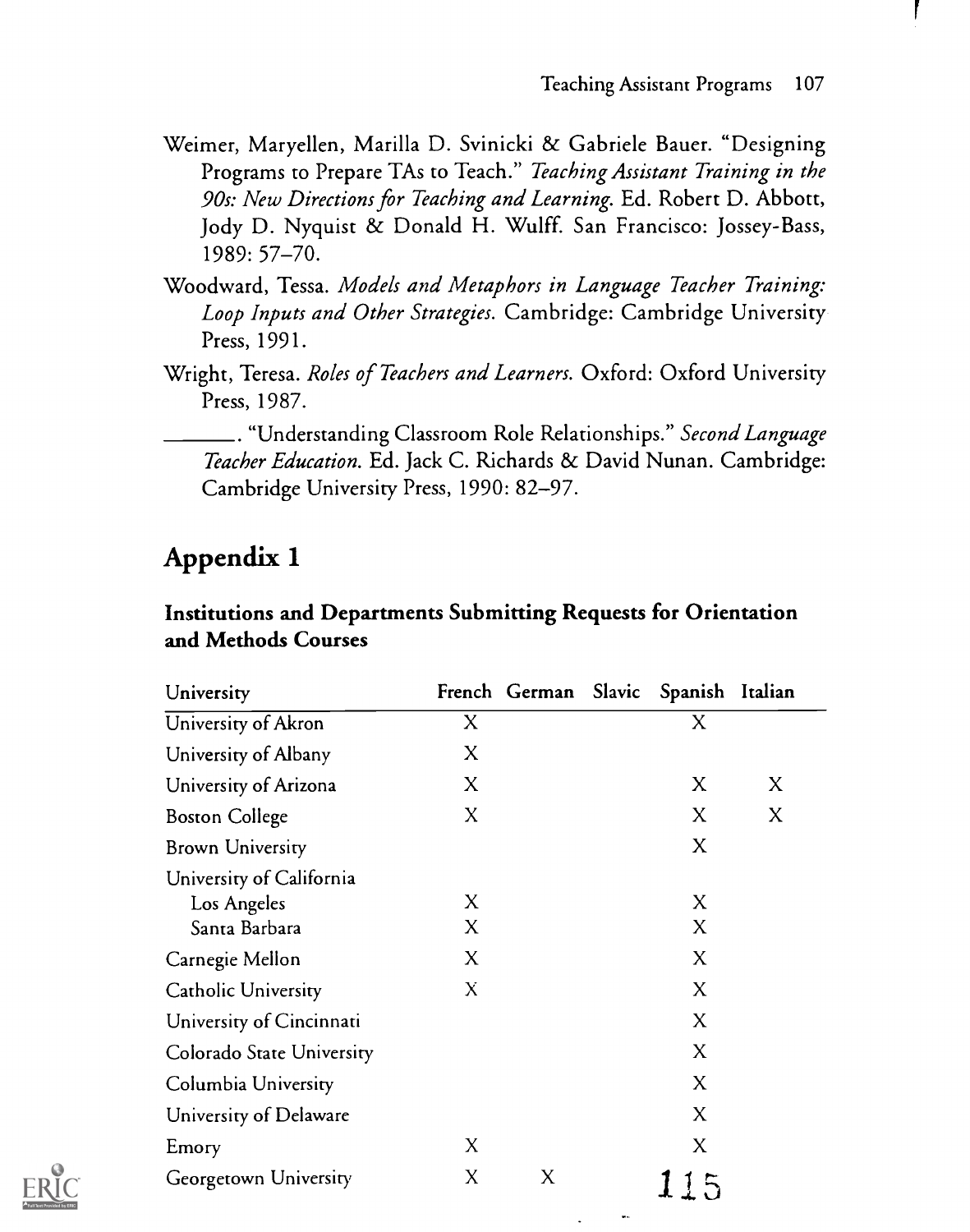| University                                 |             | French German Slavic Spanish Italian |   |   |   |
|--------------------------------------------|-------------|--------------------------------------|---|---|---|
| University of Georgia                      | X           |                                      |   |   |   |
| Highline                                   | X           |                                      |   |   |   |
| <b>Illinois State University</b>           | X           |                                      |   | X |   |
| Indiana University                         | X           |                                      |   |   | X |
| University of Iowa                         | $\mathbf X$ | X                                    |   | X |   |
| University of Kansas                       |             | X                                    |   |   |   |
| University of Maryland                     | X           |                                      |   | X |   |
| University of Massachusetts                | X           |                                      |   |   |   |
| University of Michigan                     | X           |                                      |   |   |   |
| Michigan State University                  |             | X                                    |   |   |   |
| Michigan Technological University          | X           |                                      |   |   |   |
| Middlebury College                         | X           |                                      |   | X |   |
| University of Minnesota                    | X           |                                      |   |   |   |
| New Mexico State University                |             |                                      |   | X |   |
| University of North Carolina               | X           | X                                    |   | X |   |
| Northwestern University                    | X           |                                      |   | X |   |
| <b>Ohio University</b>                     |             |                                      |   | X |   |
| <b>Ohio State University</b>               | X           |                                      |   | X |   |
| University of Oregon                       | X           |                                      |   | X | X |
| Pennsylvania State University              | X           | X                                    |   | X | X |
| University of Rochester                    | X           | X                                    |   | X |   |
| Southern Illinois University<br>Carbondale | X           | X                                    |   | X |   |
| Stanford University                        |             |                                      |   | X |   |
| University of South Carolina               |             |                                      |   | X |   |
| University of Texas, Arlington             |             | X                                    |   |   |   |
| University of Utah                         | X           | X                                    |   | X |   |
| University of Virginia                     | X           |                                      |   | X |   |
| University of Wisconsin                    | X           |                                      | X |   |   |
|                                            |             |                                      |   |   |   |

Appendix I continued



116